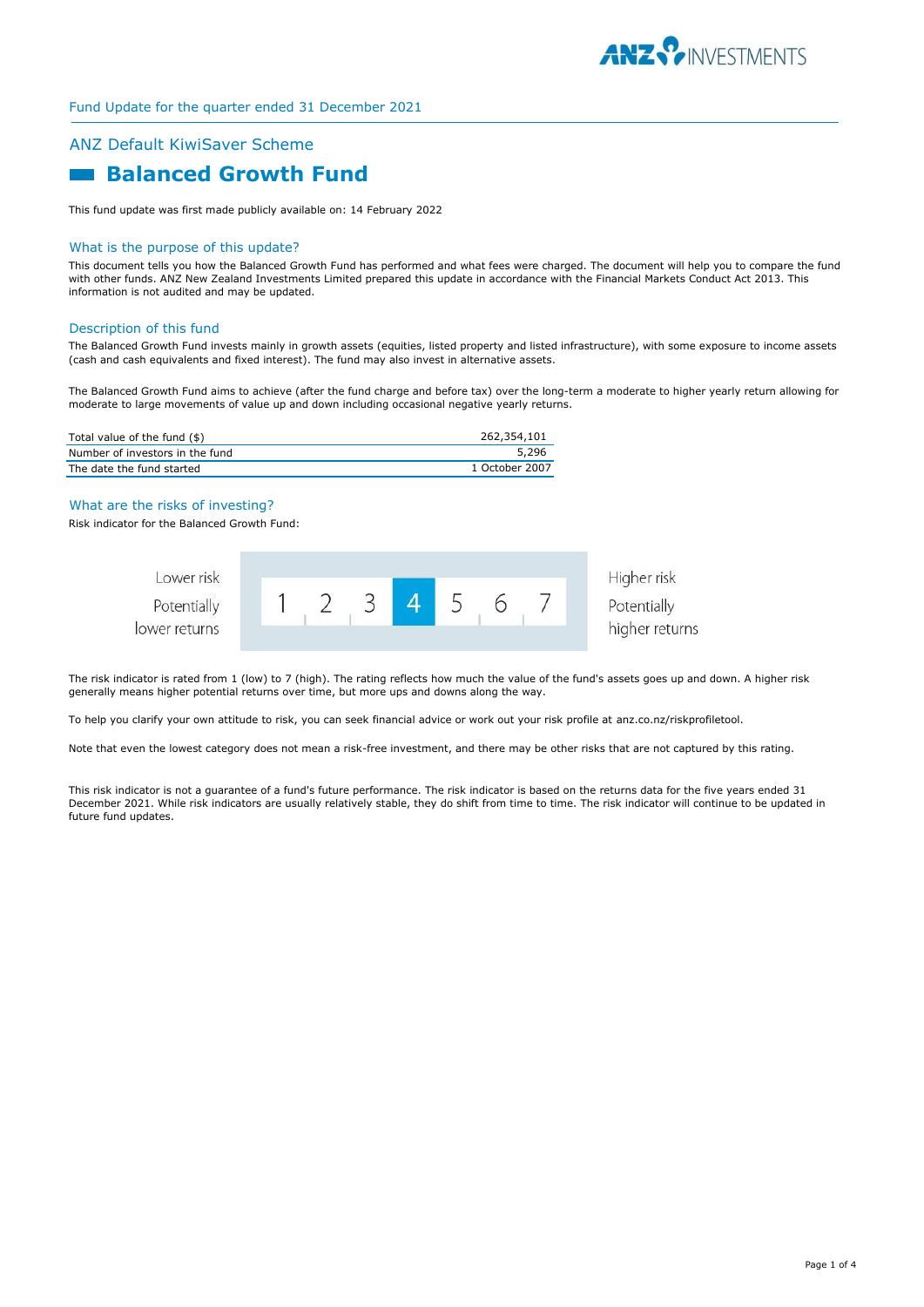# How has the fund performed?

|                                               | Average over past |           |  |
|-----------------------------------------------|-------------------|-----------|--|
|                                               | five years        | Past year |  |
| Annual return                                 |                   |           |  |
| (after deductions for charges and tax)        | $9.00\%$          | 11.56%    |  |
| <b>Annual return</b>                          |                   |           |  |
| (after deductions for charges but before tax) | 10.11%            | 12.09%    |  |
| Market index annual return                    |                   |           |  |
| (reflects no deduction for charges and tax)   | 10.05%            | 11.36%    |  |

The market index annual return is calculated using the target investment mix and the indices of each asset class.

Additional information about the market index is available in the statement of investment policy and objectives on the offer register at www.discloseregister.companiesoffice.govt.nz.



# **Annual return graph**

This shows the return after fund charges and tax for each of the last 10 years ending 31 March. The last bar shows the average annual return for the last 10 years, up to 31 December 2021.

**Important:** This does not tell you how the fund will perform in the future.

Returns in this update are after tax at the highest prescribed investor rate (PIR) of tax for an individual New Zealand resident. Your tax may be lower.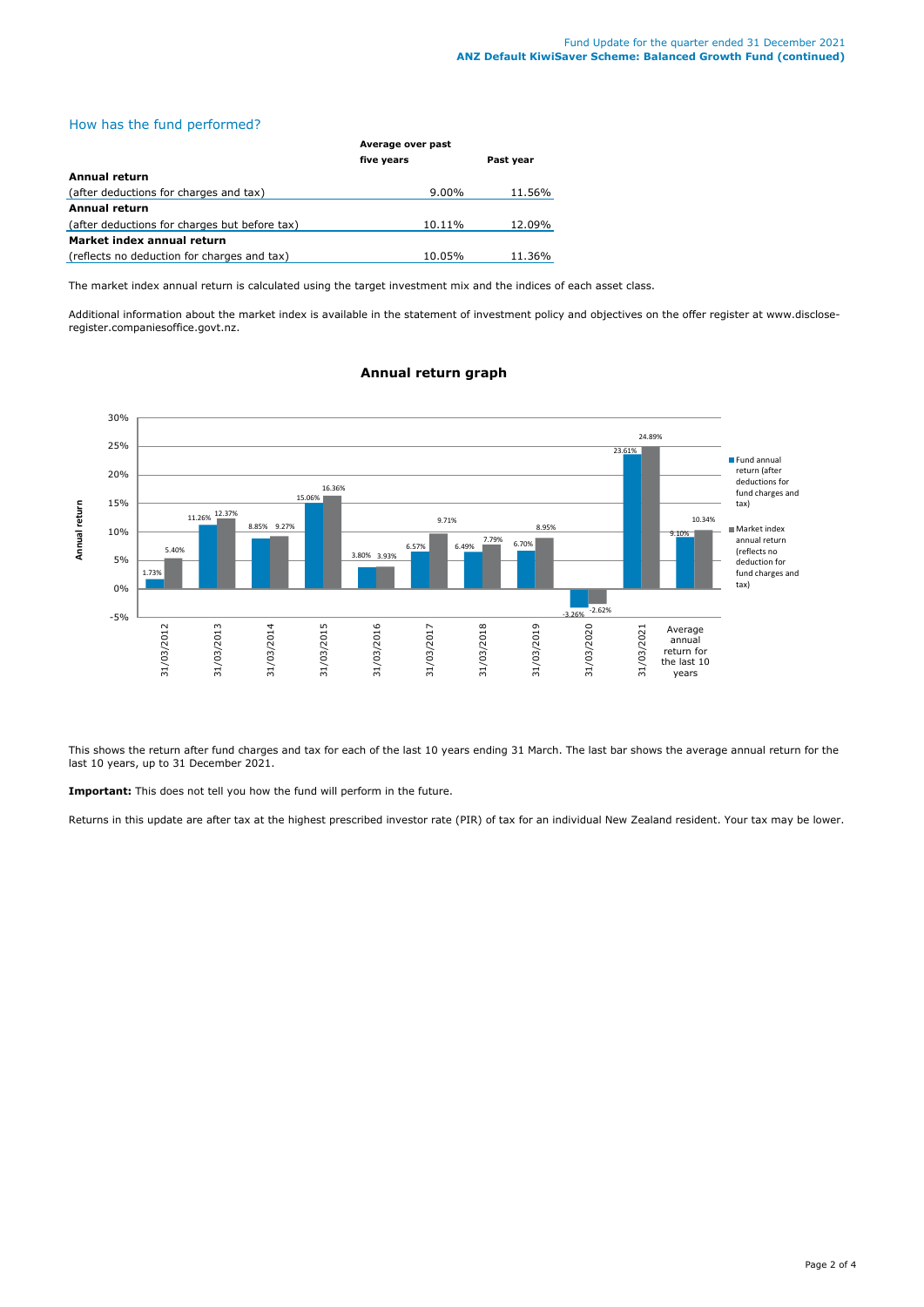# What fees are investors charged?

Investors in the Balanced Growth Fund are charged fund charges. In the year to 31 March 2021 these were:

|                                                    | % of net asset value |
|----------------------------------------------------|----------------------|
| Total fund charges <sup>1</sup>                    | 1.01%                |
| Which are made up of:                              |                      |
| <b>Total management and administration charges</b> | 1.01%                |
| Including:                                         |                      |
| Manager's basic fee                                | 0.95%                |
| Other management and administration charges        | 0.06%                |
| Total performance based fees                       | $0.00\%$             |
|                                                    |                      |
|                                                    |                      |
|                                                    |                      |

|                             | <b>DUTIAL ATTIVATIL DEL ITIVESCOL</b> |
|-----------------------------|---------------------------------------|
| <b>Other charges</b>        |                                       |
| Membership fee <sup>2</sup> |                                       |

Investors are not currently charged individual action fees for specific actions or decisions (for example, for withdrawing from or switching funds).

Small differences in fees and charges can have a big impact on your investment over the long term.

## Example of how this applies to an investor

Sarah had \$10,000 in the fund at the start of the year and did not make any further contributions. At the end of the year, Sarah received a return after fund charges were deducted of \$1,156 (that is 11.56% of her inital \$10,000). Sarah also paid \$13.50 in other charges. This gives Sarah a total return after tax of \$1,142.50 for the year.

# What does the fund invest in?

# **Actual investment mix<sup>3</sup> Target investment mix<sup>3</sup>**

This shows the types of assets that the fund invests in. This shows the mix of assets that the fund generally intends to invest in.